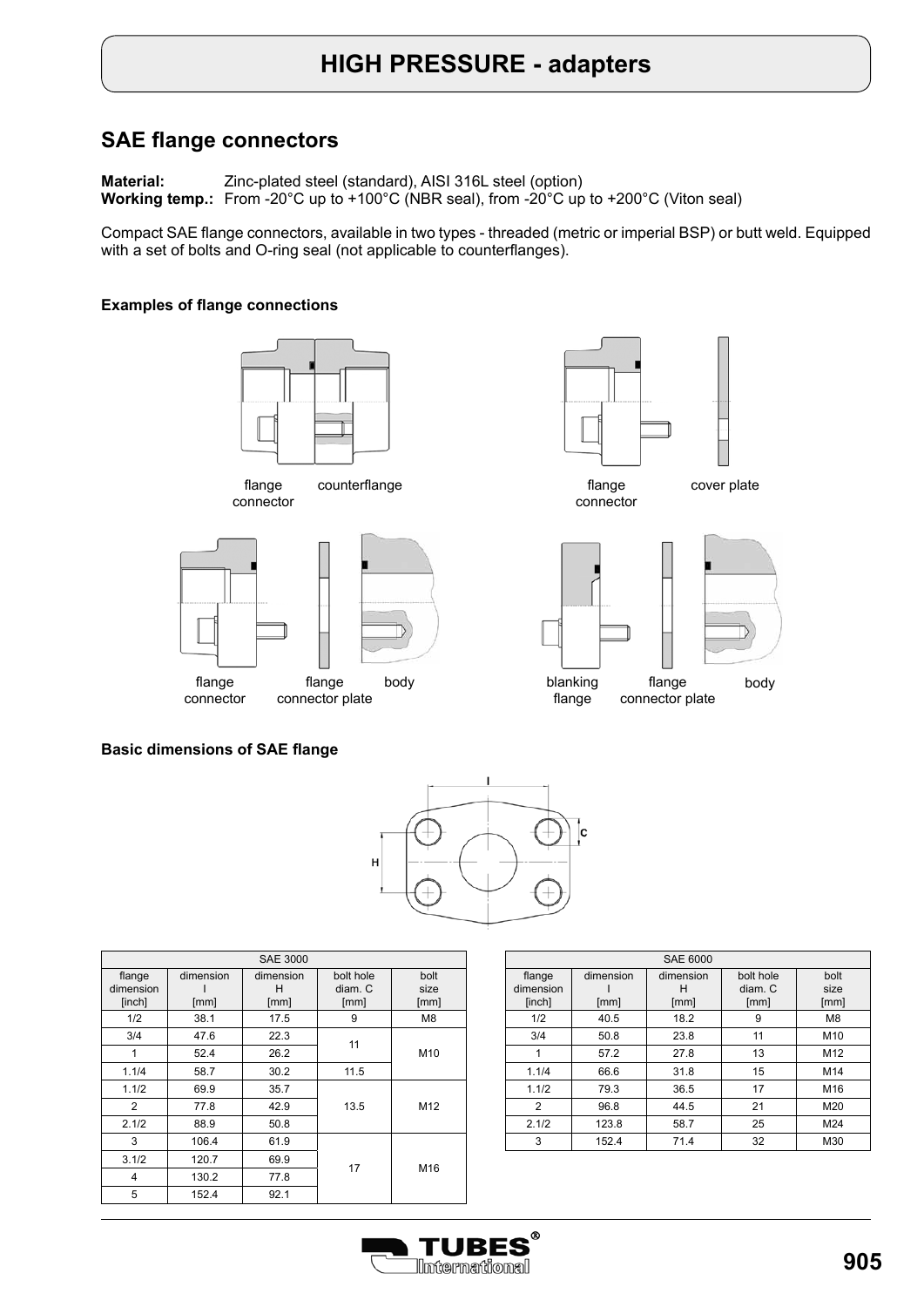| SAE flange connector 3000 / DIN 2353 |                |                               |                   |                        |                      |  |
|--------------------------------------|----------------|-------------------------------|-------------------|------------------------|----------------------|--|
| Ŧ<br>÷<br>$\div$                     |                |                               |                   |                        |                      |  |
| press.<br>[bar]                      | code           | flange<br>dimension<br>[inch] | pipe O.D.<br>[mm] | thread<br>size<br>[mm] | bolt<br>size<br>[mm] |  |
|                                      | HK-C3-M-08-12S |                               | 12                | 20x1.5                 |                      |  |
|                                      | HK-C3-M-08-15L | 1/2                           | 15                | 22x1.5                 | 4xM8                 |  |
|                                      | HK-C3-M-08-16S |                               | 16                | 24x1.5                 |                      |  |
|                                      | HK-C3-M-12-16S |                               | 16                | 24x1.5                 |                      |  |
| 348                                  | HK-C3-M-12-20S | 3/4                           | 20                | 30x2                   |                      |  |
|                                      | HK-C3-M-12-22L |                               | 22                | 30x2                   |                      |  |
|                                      | HK-C3-M-16-20S |                               | 20                | 30x2                   |                      |  |
|                                      | HK-C3-M-16-25S | 1                             | 25                | 36x2                   | 4xM10                |  |
|                                      | HK-C3-M-16-28L |                               | 28                | 36x2                   |                      |  |
|                                      | HK-C3-M-20-25S |                               | 25                | 36x2                   |                      |  |
| 278                                  | HK-C3-M-20-30S | 1.1/4                         | 30                | 42x2                   |                      |  |
|                                      | HK-C3-M-20-35L |                               | 35                | 45x2                   |                      |  |
|                                      | HK-C3-M-24-35L |                               | 35                | 45x2                   |                      |  |
|                                      | HK-C3-M-24-38S | 1.1/2                         | 38                | 52x2                   |                      |  |
| 210                                  | HK-C3-M-24-42L |                               | 42                | 52x2                   | 4xM12                |  |
|                                      | HK-C3-M-32-38S | $\overline{2}$                | 38                | 52x2                   |                      |  |
|                                      | HK-C3-M-32-42L |                               | 42                | 52x2                   |                      |  |



| press.<br>[bar] | code              | flange<br>dimension<br>[inch] | pipe O.D.<br>[mm] | thread<br>size<br>[mm] | bolt<br>size<br>[mm] |
|-----------------|-------------------|-------------------------------|-------------------|------------------------|----------------------|
|                 | HK-C3-M-90-08-12S |                               | 12                | 20x1.5                 |                      |
|                 | HK-C3-M-90-08-15L | 1/2                           | 15                | 22x1.5                 | 4xM8                 |
|                 | HK-C3-M-90-08-16S |                               | 16                | 24x1.5                 |                      |
|                 | HK-C3-M-90-12-16S |                               | 16                | 24x1.5                 |                      |
| 348             | HK-C3-M-90-12-20S | 3/4                           | 20                | 30x2                   |                      |
|                 | HK-C3-M-90-12-22L |                               | 22                | 30x2                   |                      |
|                 | HK-C3-M-90-16-20S |                               | 20                | 30x2                   |                      |
|                 | HK-C3-M-90-16-25S | 1                             | 25                | 36x2                   | 4xM10                |
|                 | HK-C3-M-90-16-28L |                               | 28                | 36x2                   |                      |
|                 | HK-C3-M-90-20-25S |                               | 25                | 36x2                   |                      |
| 278             | HK-C3-M-90-20-30S | 1.1/4                         | 30                | 42x2                   |                      |
|                 | HK-C3-M-90-20-35L |                               | 35                | 45x2                   |                      |
|                 | HK-C3-M-90-24-35L | 1.1/2                         | 35                | 45x2                   |                      |
| 210             | HK-C3-M-90-24-38S |                               | 38                | 52x2                   | 4xM12                |
|                 | HK-C3-M-90-24-42L |                               | 42                | 52x2                   |                      |

| SAE flange connector 6000 / DIN 2353 |                |                               |                   |                        |                      |  |
|--------------------------------------|----------------|-------------------------------|-------------------|------------------------|----------------------|--|
| $\div$<br>÷<br>÷<br>4                |                |                               |                   |                        |                      |  |
| press.<br>[bar]                      | code           | flange<br>dimension<br>[inch] | pipe O.D.<br>[mm] | thread<br>size<br>[mm] | bolt<br>size<br>[mm] |  |
|                                      | HK-C6-M-08-12S |                               | 12                | 20x1.5                 |                      |  |
|                                      | HK-C6-M-08-14S | 1/2                           | 14                | 22x1.5                 | 4xM8                 |  |
|                                      | HK-C6-M-08-16S |                               | 16                | 24x1.5                 |                      |  |
|                                      | HK-C6-M-12-16S |                               | 16                | 24x1.5                 |                      |  |
|                                      | HK-C6-M-12-20S | 3/4                           | 20                | 30x2                   | 4xM10                |  |
|                                      | HK-C6-M-12-22L |                               | 22                | 30x2                   |                      |  |
|                                      | HK-C6-M-16-20S |                               | 20                | 30x2                   |                      |  |
| 420                                  | HK-C6-M-16-25S | 1                             | 25                | 36x2                   | 4xM12                |  |
|                                      | HK-C6-M-16-28L |                               | 28                | 36x2                   |                      |  |
|                                      | HK-C6-M-20-25S |                               | 25                | 36x2                   |                      |  |
|                                      | HK-C6-M-20-30S | 1.1/4                         | 30                | 42x2                   | 4xM14                |  |
|                                      | HK-C6-M-20-35L |                               | 35                | 45x2                   |                      |  |
|                                      | HK-C6-M-24-30S |                               | 30                | 45x2                   |                      |  |
|                                      | HK-C6-M-24-38S | 1.1/2                         | 38                | 52x2                   | 4xM16                |  |
|                                      | HK-C6-M-24-42L |                               | 42                | 52x2                   |                      |  |



| press.<br>[bar] | code              | flange<br>dimension<br>[inch] | pipe O.D.<br>[mm] | thread<br>size<br>[mm] | bolt<br>size<br>[mm] |
|-----------------|-------------------|-------------------------------|-------------------|------------------------|----------------------|
|                 | HK-C6-M-90-08-12S |                               | 12                | 20x1.5                 |                      |
|                 | HK-C6-M-90-08-14S | 1/2                           | 14                | 22x1.5                 | 4xM8                 |
|                 | HK-C6-M-90-08-16S |                               | 16                | 24x1.5                 |                      |
|                 | HK-C6-M-90-12-16S |                               | 16                | 24x1.5                 |                      |
|                 | HK-C6-M-90-12-20S | 3/4                           | 20                | 30x2                   | 4xM10                |
|                 | HK-C6-M-90-12-22L |                               | 22                | 30x2                   |                      |
|                 | HK-C6-M-90-16-20S | 1                             | 20                | 30x2                   | 4xM12                |
| 420             | HK-C6-M-90-16-25S |                               | 25                | 36x2                   |                      |
|                 | HK-C6-M-90-16-28L |                               | 28                | 36x2                   |                      |
|                 | HK-C6-M-90-20-25S |                               | 25                | 36x2                   |                      |
|                 | HK-C6-M-90-20-30S | 1.1/4                         | 30                | 42x2                   | 4xM14                |
|                 | HK-C6-M-90-20-35L |                               | 35                | 45x2                   |                      |
|                 | HK-C6-M-90-24-30S | 1.1/2                         | 30                | 42x2                   |                      |
|                 | HK-C6-M-90-24-38S |                               | 38                | 52x2                   | 4xM16                |
|                 | HK-C6-M-90-24-42L |                               | 42                | 52x2                   |                      |

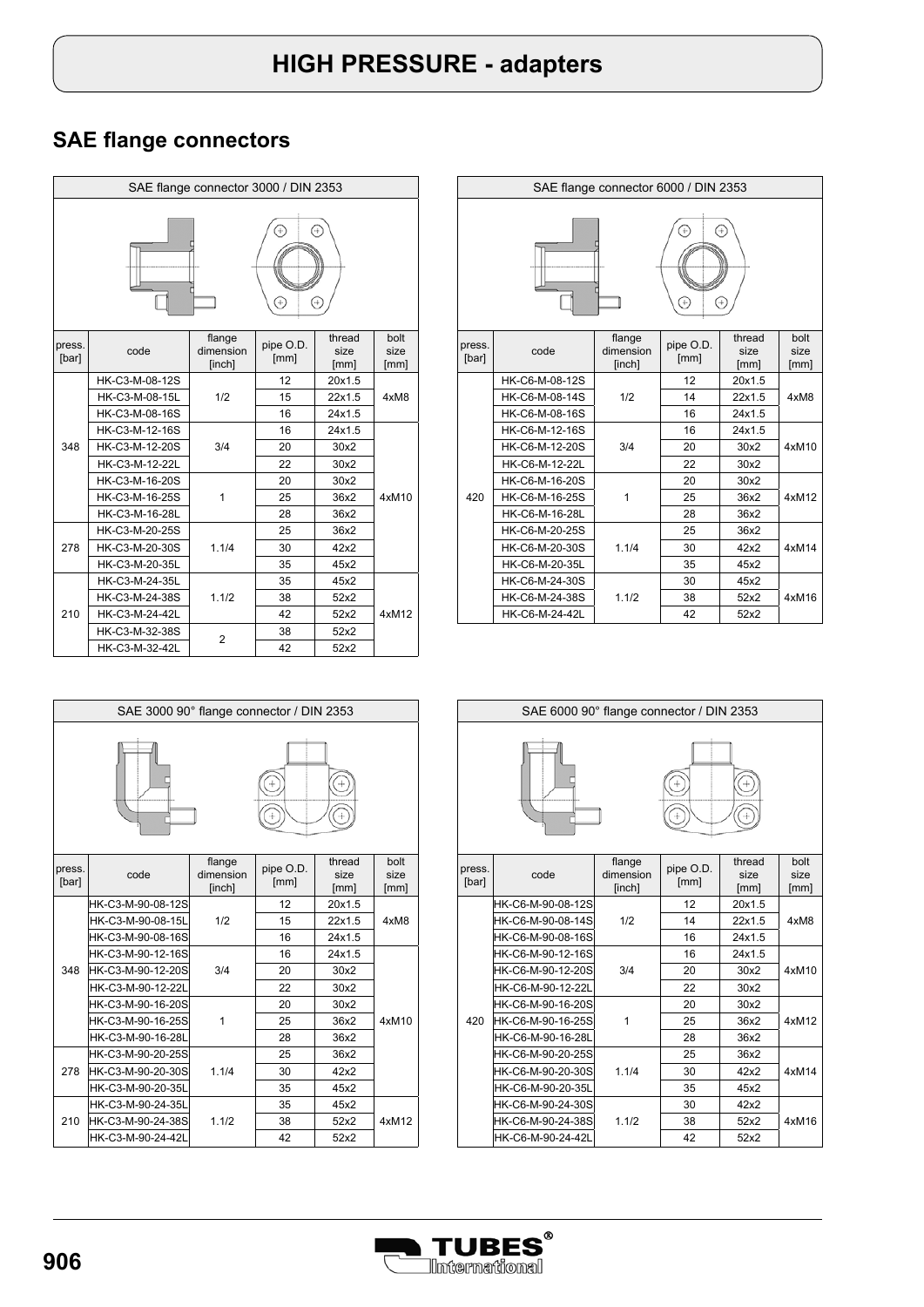|                 | SAE 3000 flange connector / BSP male thread 60° |                               |                                  |                      |  |
|-----------------|-------------------------------------------------|-------------------------------|----------------------------------|----------------------|--|
|                 |                                                 | $\ddot{\mathrm{+}}$           | Ŧ                                |                      |  |
| press.<br>[bar] | code                                            | flange<br>dimension<br>[inch] | thread<br>size<br>[inch]         | bolt<br>size<br>[mm] |  |
|                 | HK-C3-B-08-06<br>HK-C3-B-08-08<br>HK-C3-B-08-12 | 1/2                           | 3/8<br>1/2<br>3/4                | 4xM8                 |  |
| 348             | HK-C3-B-12-08<br>HK-C3-B-12-12<br>HK-C3-B-12-16 | 3/4                           | 1/2<br>3/4<br>1                  |                      |  |
|                 | HK-C3-B-16-12<br>HK-C3-B-16-16<br>HK-C3-B-16-20 | 1                             | 3/4<br>1<br>1.1/4                | 4xM10                |  |
| 278             | HK-C3-B-20-16<br>HK-C3-B-20-20<br>HK-C3-B-20-24 | 1.1/4                         | 1<br>1.1/4<br>1.1/2              |                      |  |
| 210             | HK-C3-B-24-20<br>HK-C3-B-24-24<br>HK-C3-B-24-32 | 1.1/2                         | 1.1.4<br>1.1/2<br>$\overline{2}$ | 4xM12                |  |
|                 | HK-C3-B-32-24<br>HK-C3-B-32-32                  | $\overline{2}$                | 1.1/2<br>$\overline{2}$          |                      |  |

|                                                                                                                                                                                                                                                                                                                                                                                        | SAE 6000 flange connector / BSP male thread 60° |                               |                          |                      |  |  |
|----------------------------------------------------------------------------------------------------------------------------------------------------------------------------------------------------------------------------------------------------------------------------------------------------------------------------------------------------------------------------------------|-------------------------------------------------|-------------------------------|--------------------------|----------------------|--|--|
| Ŧ<br>$\begin{picture}(20,20) \put(0,0){\dashbox{0.5}(20,0){ }} \put(15,0){\dashbox{0.5}(20,0){ }} \put(25,0){\dashbox{0.5}(20,0){ }} \put(25,0){\dashbox{0.5}(20,0){ }} \put(25,0){\dashbox{0.5}(20,0){ }} \put(25,0){\dashbox{0.5}(20,0){ }} \put(25,0){\dashbox{0.5}(20,0){ }} \put(25,0){\dashbox{0.5}(20,0){ }} \put(25,0){\dashbox{0.5}(20,0){ }} \put(25,0){\dashbox{$<br>$^{+}$ |                                                 |                               |                          |                      |  |  |
| press.<br>[bar]                                                                                                                                                                                                                                                                                                                                                                        | code                                            | flange<br>dimension<br>[inch] | thread<br>size<br>[inch] | bolt<br>size<br>[mm] |  |  |
|                                                                                                                                                                                                                                                                                                                                                                                        | HK-C6-B-08-06<br>HK-C6-B-08-08                  | 1/2                           | 3/8<br>1/2               | 4xM8                 |  |  |
|                                                                                                                                                                                                                                                                                                                                                                                        | HK-C6-B-08-12                                   |                               | 3/4                      |                      |  |  |
|                                                                                                                                                                                                                                                                                                                                                                                        | HK-C6-B-12-08                                   |                               | 1/2                      |                      |  |  |
|                                                                                                                                                                                                                                                                                                                                                                                        | HK-C6-B-12-12                                   | 3/4                           | 3/4                      | 4xM10                |  |  |
|                                                                                                                                                                                                                                                                                                                                                                                        | HK-C6-B-12-16<br>HK-C6-B-16-12                  |                               | 1<br>3/4                 |                      |  |  |
| 420                                                                                                                                                                                                                                                                                                                                                                                    | HK-C6-B-16-16                                   | 1                             | 1                        | 4xM12                |  |  |
|                                                                                                                                                                                                                                                                                                                                                                                        | HK-C6-B-16-20                                   |                               | 1.1/4                    |                      |  |  |
|                                                                                                                                                                                                                                                                                                                                                                                        | HK-C6-B-20-16                                   |                               | 1                        |                      |  |  |
|                                                                                                                                                                                                                                                                                                                                                                                        | HK-C6-B-20-20                                   | 1.1/4                         | 1.1/4                    | 4xM14                |  |  |
|                                                                                                                                                                                                                                                                                                                                                                                        | HK-C6-B-20-24                                   |                               | 1.1/2                    |                      |  |  |
|                                                                                                                                                                                                                                                                                                                                                                                        | HK-C6-B-24-20                                   | 1.1/2                         | 1.1/4                    | 4xM16                |  |  |
|                                                                                                                                                                                                                                                                                                                                                                                        | HK-C6-B-24-24                                   |                               | 1.1/2                    |                      |  |  |



| press.<br>[bar] | code             | flange<br>dimension<br>[inch] | thread<br>size<br>[inch] | bolt<br>size<br>[mm] |
|-----------------|------------------|-------------------------------|--------------------------|----------------------|
|                 | HK-C3-B-90-08-06 |                               | 3/8                      |                      |
|                 | HK-C3-B-90-08-08 | 1/2                           | 1/2                      | 4xM8                 |
|                 | HK-C3-B-90-08-12 |                               | 3/4                      |                      |
|                 | HK-C3-B-90-12-08 |                               | 1/2                      |                      |
| 348             | HK-C3-B-90-12-12 | 3/4                           | 3/4                      | 4xM10                |
|                 | HK-C3-B-90-12-16 |                               | 1                        |                      |
|                 | HK-C3-B-90-16-12 |                               | 3/4                      |                      |
|                 | HK-C3-B-90-16-16 | 1                             | 1                        |                      |
|                 | HK-C3-B-90-16-20 |                               | 1.1/4                    |                      |
|                 | HK-C3-B-90-20-16 |                               | 1                        |                      |
| 278             | HK-C3-B-90-20-20 | 1.1/4                         | 1.1/4                    |                      |
|                 | HK-C3-B-90-20-24 |                               | 1.1/2                    |                      |
| 210             | HK-C3-B-90-24-20 | 1.1/2                         | 1.1.4                    | 4xM12                |
|                 | HK-C3-B-90-24-24 |                               | 1.1/2                    |                      |



1.1/4

1.1/2

HK-C6-B-90-20-24 1.1/2

HK-C6-B-90-24-24 1.1/2 1.1/2

HK-C6-B-90-20-20 1.1/4 1.1/4 4xM14

1

1.1/4

HK-C6-B-90-20-16

HK-C6-B-90-24-20



4xM16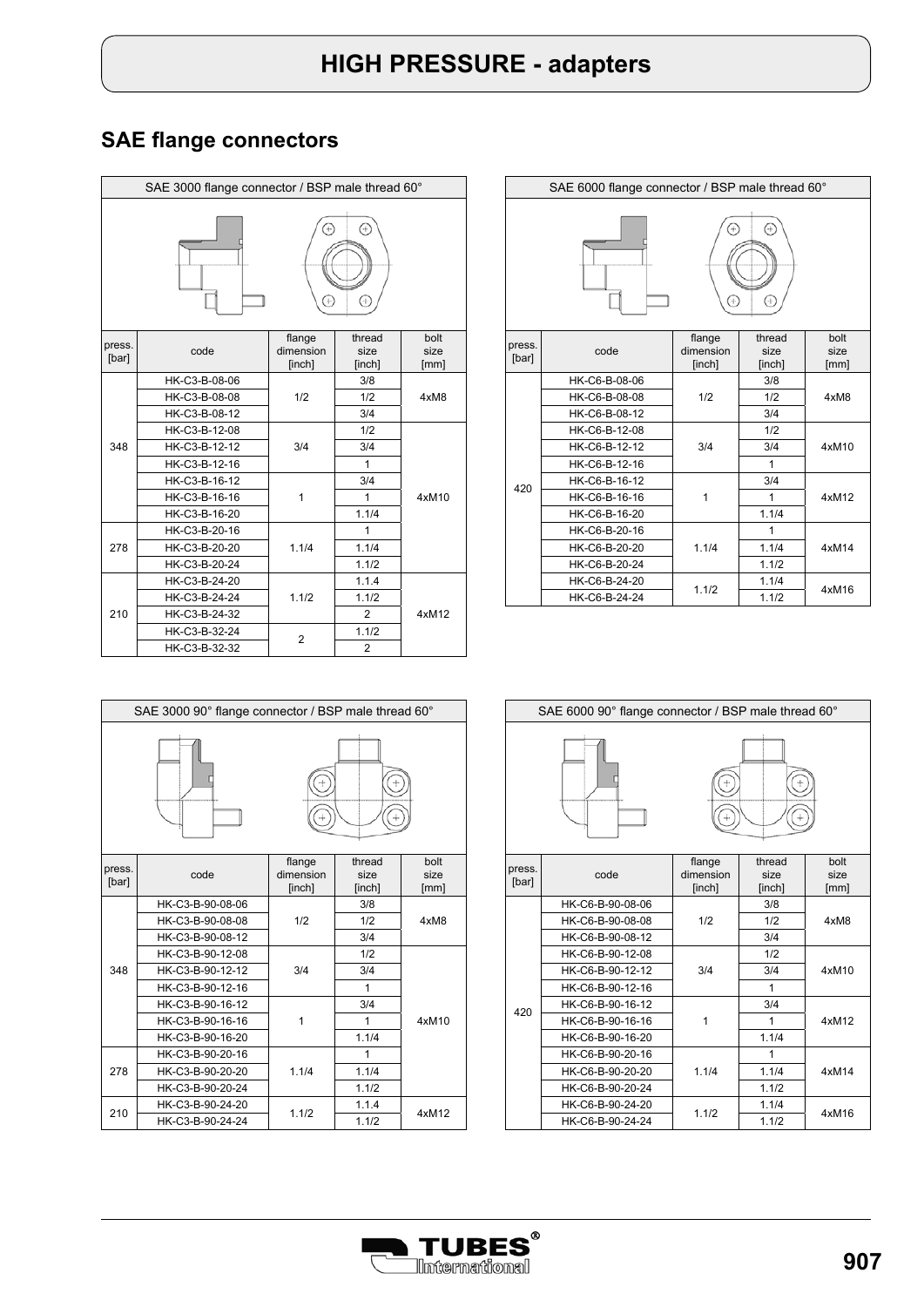|                 | SAE 3000 flange connector / BSP female thread |                               |                          |                      |  |  |
|-----------------|-----------------------------------------------|-------------------------------|--------------------------|----------------------|--|--|
|                 |                                               |                               |                          |                      |  |  |
| press.<br>[bar] | code                                          | flange<br>dimension<br>[inch] | thread<br>size<br>[inch] | bolt<br>size<br>[mm] |  |  |
|                 | HK-D3-B-08-06                                 | 1/2                           | 3/8                      | 4xM8                 |  |  |
| 348             | HK-D3-B-08-08                                 |                               | 1/2                      |                      |  |  |
|                 | HK-D3-B-12-12                                 | 3/4                           | 3/4                      |                      |  |  |
|                 | HK-D3-B-16-16                                 | 1                             | 1                        | 4xM10                |  |  |
| 278             | HK-D3-B-20-20                                 | 1.1/4                         | 1.1/4                    |                      |  |  |
| 210             | HK-D3-B-24-24                                 | 1.1/2                         | 1.1/2                    |                      |  |  |
|                 | HK-D3-B-32-32                                 | 2                             | $\overline{2}$           | 4xM12                |  |  |
| 175             | HK-D3-B-40-40                                 | 2.1/2                         | 2.1/2                    |                      |  |  |
| 138             | HK-D3-B-48-48                                 | 3                             | 3                        |                      |  |  |
|                 | HK-D3-B-56-56                                 | 3.1/2                         | 3.1/2                    |                      |  |  |
| 35              | HK-D3-B-64-64                                 | $\overline{4}$                | 4                        | 4xM16                |  |  |
|                 | HK-D3-B-80-80                                 | 5                             | 5                        |                      |  |  |

|                 | SAE 6000 flange connector / BSP female thread |                               |                          |                      |  |
|-----------------|-----------------------------------------------|-------------------------------|--------------------------|----------------------|--|
|                 |                                               |                               |                          |                      |  |
| press.<br>[bar] | code                                          | flange<br>dimension<br>[inch] | thread<br>size<br>[inch] | bolt<br>size<br>[mm] |  |
|                 | HK-D6-B-08-06<br>HK-D6-B-08-08                | 1/2                           | 3/8<br>1/2               | 4xM8                 |  |
|                 | HK-D6-B-12-12                                 | 3/4                           | 3/4                      | 4xM10                |  |
|                 | HK-D6-B-16-16                                 | 1                             | 1                        | 4xM12                |  |
| 420             | HK-D6-B-20-20                                 | 1.1/4                         | 1.1/4                    | 4xM14                |  |
|                 | HK-D6-B-24-24                                 | 1.1/2                         | 1.1/2                    | 4xM16                |  |
|                 | HK-D6-B-32-32                                 | $\overline{2}$                | $\overline{2}$           | 4xM20                |  |
|                 | HK-D6-B-40-40                                 | 2.1/2                         | 2.1/2                    | 4xM24                |  |
|                 | HK-D6-B-48-48                                 | 3                             | 3                        | 4xM30                |  |

|                 | SAE 3000 90° flange connector / BSP female thread |                               |                          |                      |  |  |
|-----------------|---------------------------------------------------|-------------------------------|--------------------------|----------------------|--|--|
|                 |                                                   |                               |                          |                      |  |  |
| press.<br>[bar] | code                                              | flange<br>dimension<br>[inch] | thread<br>size<br>[inch] | bolt<br>size<br>[mm] |  |  |
|                 | HK-D3-B-90-08-08                                  | 1/2                           | 1/2                      | 4xM8                 |  |  |
| 348             | HK-D3-B-90-12-12                                  | 3/4                           | 3/4                      |                      |  |  |
|                 | HK-D3-B-90-16-16                                  | 1                             | 1                        | 4xM10                |  |  |
| 278             | HK-D3-B-90-20-20                                  | 1.1/4                         | 1.1/4                    |                      |  |  |
|                 | HK-D3-B-90-24-24                                  | 1.1/2                         | 1.1/2                    |                      |  |  |
| 210             | HK-D3-B-90-32-32                                  | 2                             | 2                        | 4xM12                |  |  |
| 175             | HK-D3-B-90-40-40                                  | 2.1/2                         | 2.1/2                    |                      |  |  |

| SAE 6000 90° flange connector / BSP female thread |                  |                               |                          |                      |  |  |
|---------------------------------------------------|------------------|-------------------------------|--------------------------|----------------------|--|--|
|                                                   |                  |                               |                          |                      |  |  |
| press.<br>[bar]                                   | code             | flange<br>dimension<br>[inch] | thread<br>size<br>[inch] | bolt<br>size<br>[mm] |  |  |
|                                                   | HK-D6-B-90-08-08 | 1/2                           | 1/2                      | 4xM8                 |  |  |
|                                                   | HK-D6-B-90-12-12 | 3/4                           | 3/4                      | 4xM10                |  |  |
| 420                                               | HK-D6-B-90-16-16 | 1                             | 1                        | 4xM12                |  |  |
|                                                   | HK-D6-B-90-20-20 | 1.1/4                         | 1.1/4                    | 4xM14                |  |  |
|                                                   | HK-D6-B-90-24-24 | 1.1/2                         | 1.1/2                    | 4xM16                |  |  |
|                                                   | HK-D6-B-90-32-32 | $\overline{2}$                | $\overline{2}$           | 4xM20                |  |  |
|                                                   |                  |                               |                          |                      |  |  |

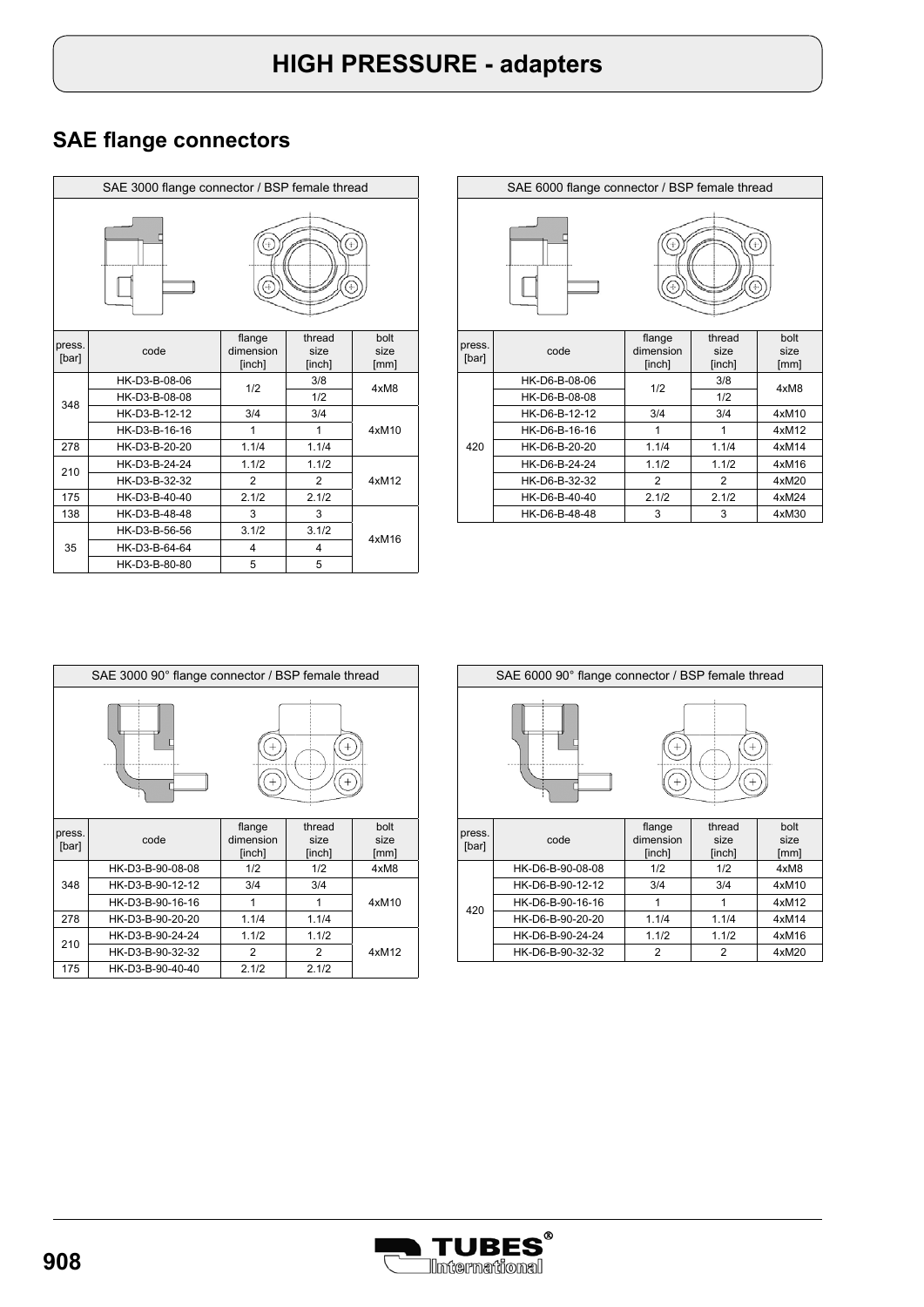| SAE 3000 flange with butt weld connection |                 |                               |                        |                                   |                      |  |  |
|-------------------------------------------|-----------------|-------------------------------|------------------------|-----------------------------------|----------------------|--|--|
| Α<br>в                                    |                 |                               |                        |                                   |                      |  |  |
| press.<br>[bar]                           | code            | flange<br>dimension<br>[inch] | dimension<br>A<br>[mm] | dimension<br><sub>R</sub><br>[mm] | bolt<br>size<br>[mm] |  |  |
|                                           | HK-D3-SA-06-17  | 3/8                           | 17.5                   | 13                                | 4xM8                 |  |  |
| 348                                       | HK-D3-SA-08-21  | 1/2                           | 21.6                   | 13                                |                      |  |  |
|                                           | HK-D3-SA-12-27  | 3/4                           | 27.2                   | 19                                |                      |  |  |
|                                           | HK-D3-SA-16-34  | 1                             | 34.1                   | 25                                | 4xM10                |  |  |
| 278                                       | HK-D3-SA-20-42  | 1.1/4                         | 42.8                   | 31                                |                      |  |  |
| 210                                       | HK-D3-SA-24-48  | 1.1/2                         | 48.6                   | 38                                |                      |  |  |
|                                           | HK-D3-SA-32-61  | $\overline{2}$                | 61                     | 50                                | 4xM12                |  |  |
| 175                                       | HK-D3-SA-40-76  | 2.1/2                         | 76.6                   | 63                                |                      |  |  |
| 138                                       | HK-D3-SA-48-90  | 3                             | 90.5                   | 73                                |                      |  |  |
|                                           | HK-D3-SA-56-103 | 3.1/2                         | 103                    | 89                                |                      |  |  |
| 35                                        | HK-D3-SA-64-115 | 4                             | 115.3                  | 99                                | 4xM16                |  |  |
|                                           | HK-D3-SA-80-142 | 5                             | 142                    | 120                               |                      |  |  |

| SAE 6000 flange with butt weld connection |                |                     |           |           |              |  |  |  |
|-------------------------------------------|----------------|---------------------|-----------|-----------|--------------|--|--|--|
| A<br>B                                    |                |                     |           |           |              |  |  |  |
| press.                                    |                | flange              | dimension | dimension | bolt         |  |  |  |
| [bar]                                     | code           | dimension<br>[inch] | A<br>[mm] | B<br>[mm] | size<br>[mm] |  |  |  |
|                                           | HK-D6-SA-06-17 | 3/8                 | 17.5      | 13        |              |  |  |  |
|                                           | HK-D6-SA-08-21 | 1/2                 | 21.6      | 13        | 4xM8         |  |  |  |
|                                           | HK-D6-SA-12-27 | 3/4                 | 27.2      | 19        | 4xM10        |  |  |  |
|                                           | HK-D6-SA-16-34 | 1                   | 34.5      | 25        | 4xM12        |  |  |  |
| 420                                       | HK-D6-SA-20-42 | 1.1/4               | 42.8      | 31        | 4xM14        |  |  |  |
|                                           | HK-D6-SA-24-48 | 1.1/2               | 48.6      | 38        | 4xM16        |  |  |  |
|                                           | HK-D6-SA-32-61 | 2                   | 61        | 50        | 4xM20        |  |  |  |
|                                           | HK-D6-SA-40-76 | 2.1/2               | 76.6      | 63        | 4xM24        |  |  |  |
|                                           | HK-D6-SA-48-90 | 3                   | 90.5      | 75        | 4xM30        |  |  |  |

| SAE 3000 flange with butt weld connection |                 |                               |                        |                                   |                      |  |
|-------------------------------------------|-----------------|-------------------------------|------------------------|-----------------------------------|----------------------|--|
| ÷<br>A<br>в                               |                 |                               |                        |                                   |                      |  |
| press.<br>[bar]                           | code            | flange<br>dimension<br>[inch] | dimension<br>A<br>[mm] | dimension<br><sub>R</sub><br>[mm] | bolt<br>size<br>[mm] |  |
|                                           | HK-D3-SB-06-17  | 3/8                           | 17.5                   | 10                                | 4xM8                 |  |
| 348                                       | HK-D3-SB-08-21  | 1/2                           | 21.6                   | 13                                |                      |  |
|                                           | HK-D3-SB-12-27  | 3/4                           | 27.2                   | 19                                |                      |  |
|                                           | HK-D3-SB-16-34  | 1                             | 34.5                   | 25                                | 4xM10                |  |
| 278                                       | HK-D3-SB-20-42  | 1.1/4                         | 42.8                   | 31                                |                      |  |
| 210                                       | HK-D3-SB-24-48  | 1.1/2                         | 48.6                   | 38                                |                      |  |
|                                           | HK-D3-SB-32-61  | 2                             | 61                     | 50                                | 4xM12                |  |
| 175                                       | HK-D3-SB-40-76  | 2.1/2                         | 76.6                   | 63                                |                      |  |
| 138                                       | HK-D3-SB-48-89  | 3                             | 89                     | 73                                |                      |  |
|                                           | HK-D3-SB-56-103 | 3.1/2                         | 103                    | 89                                | 4xM16                |  |
| 35                                        | HK-D3-SB-64-115 | 4                             | 115                    | 99                                |                      |  |
|                                           | HK-D3-SB-80-142 | 5                             | 142                    | 120                               |                      |  |



| press. |                | 11a119c   | ullie laiuli ullielaiul |      | ww    |
|--------|----------------|-----------|-------------------------|------|-------|
|        | code           | dimension | A                       | в    | size  |
| [bar]  |                | [inch]    | [mm]                    | [mm] | [mm]  |
|        | HK-D6-SB-06-17 | 3/8       | 17.5                    | 10   | 4xM8  |
|        | HK-D6-SB-08-21 | 1/2       | 21.6                    | 13   |       |
|        | HK-D6-SB-12-27 | 3/4       | 27.2                    | 18   | 4xM10 |
|        | HK-D6-SB-16-34 |           | 34.5                    | 22   | 4xM12 |
| 420    | HK-D6-SB-20-42 | 1.1/4     | 42.8                    | 28   | 4xM14 |
|        | HK-D6-SB-24-48 | 1.1/2     | 48.6                    | 32   | 4xM16 |
|        | HK-D6-SB-32-61 | 2         | 61                      | 41   | 4xM20 |
|        | HK-D6-SB-40-76 | 2.1/2     | 76.6                    | 50   | 4xM24 |
|        | HK-D6-SB-48-90 | 3         | 90                      | 58   | 4xM30 |

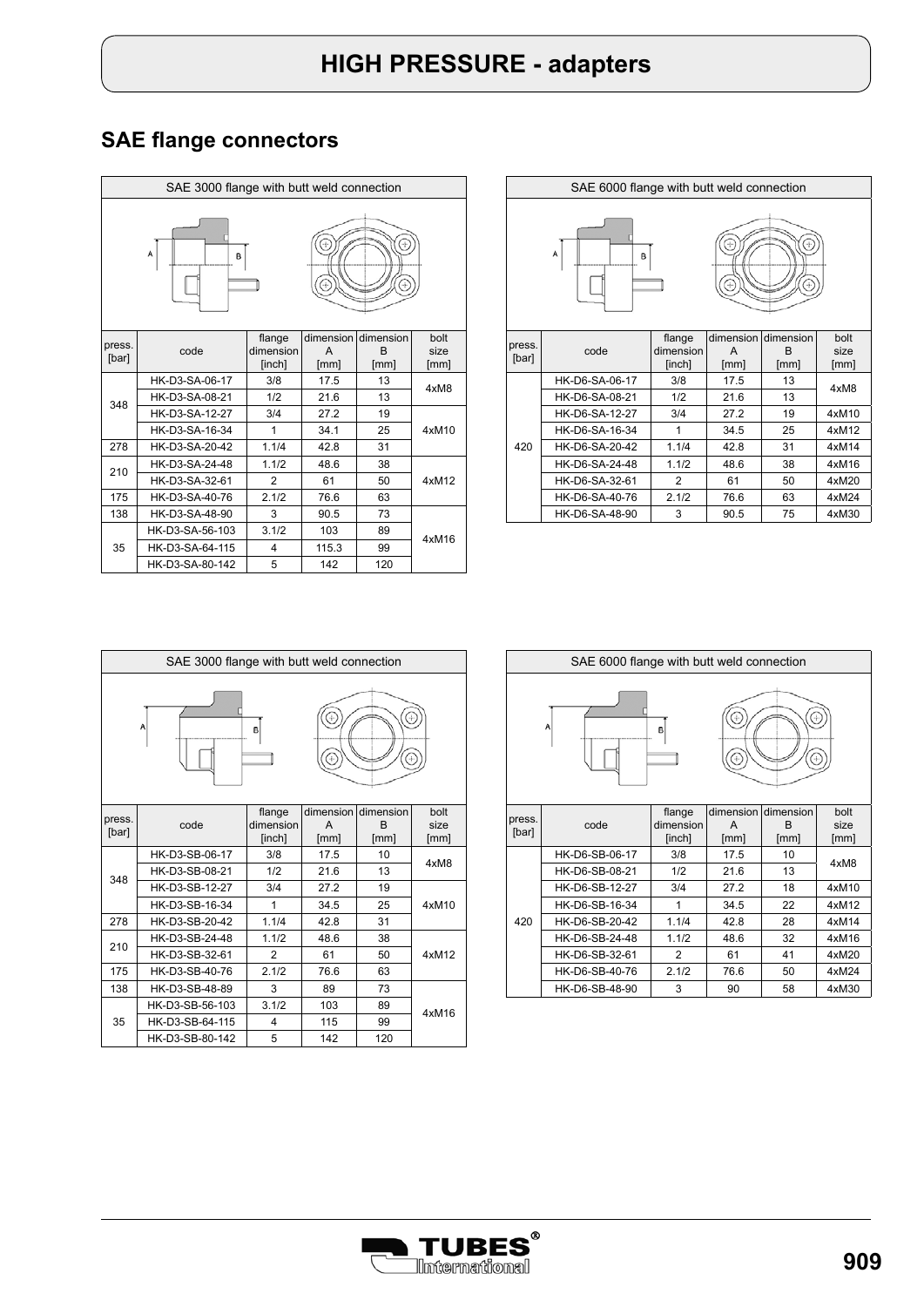|                 | SAE 3000 90° flange with butt weld connection |                               |                        |                        |                      |  |  |
|-----------------|-----------------------------------------------|-------------------------------|------------------------|------------------------|----------------------|--|--|
| А<br>B          |                                               |                               |                        |                        |                      |  |  |
| press.<br>[bar] | code                                          | flange<br>dimension<br>[inch] | dimension<br>A<br>[mm] | dimension<br>R<br>[mm] | bolt<br>size<br>[mm] |  |  |
|                 | HK-D3-SA-90-08-21                             | 1/2                           | 21.6                   | 13                     | 4xM8                 |  |  |
| 348             | HK-D3-SA-90-12-27                             | 3/4                           | 27.2                   | 19                     |                      |  |  |
|                 | HK-D3-SA-90-16-34                             | 1                             | 34.1                   | 25                     | 4xM10                |  |  |
| 278             | HK-D3-SA-90-20-42                             | 1.1/4                         | 42.8                   | 31                     |                      |  |  |
| 210             | HK-D3-SA-90-24-48                             | 1.1/2                         | 48.6                   | 38                     |                      |  |  |
|                 | HK-D3-SA-90-32-61                             | 2                             | 61                     | 50                     | 4xM12                |  |  |
| 175             | HK-D3-SA-90-40-76                             | 2.1/2                         | 76.6                   | 60                     |                      |  |  |

|                 | SAE 6000 90° flange with butt weld connection |                               |                        |                        |                      |  |  |
|-----------------|-----------------------------------------------|-------------------------------|------------------------|------------------------|----------------------|--|--|
| А<br>в          |                                               |                               |                        |                        |                      |  |  |
| press.<br>[bar] | code                                          | flange<br>dimension<br>[inch] | dimension<br>A<br>[mm] | dimension<br>R<br>[mm] | bolt<br>size<br>[mm] |  |  |
|                 | HK-D6-SA-90-08-21                             | 1/2                           | 21.6                   | 13                     | 4xM8                 |  |  |
|                 | HK-D6-SA-90-12-27                             | 3/4                           | 27.2                   | 19                     | 4xM10                |  |  |
| 420             | HK-D6-SA-90-16-34                             | 1                             | 34.1                   | 25                     | 4xM12                |  |  |
|                 | HK-D6-SA-90-20-42                             | 1.1/4                         | 42.8                   | 31                     | 4xM14                |  |  |
|                 | HK-D6-SA-90-24-48                             | 1.1/2                         | 48.6                   | 38                     | 4xM16                |  |  |
|                 |                                               |                               |                        |                        |                      |  |  |

| SAE 3000 90° flange with butt weld connection |                 |                     |                |                |              |  |
|-----------------------------------------------|-----------------|---------------------|----------------|----------------|--------------|--|
|                                               | A<br>B          |                     |                |                |              |  |
| press.<br>[bar]                               | code            | flange<br>dimension | dimension<br>A | dimension<br>R | bolt<br>size |  |
|                                               |                 | [inch]              | [mm]           | [mm]           | [mm]         |  |
|                                               | HK-E3-SA-08-17  | 1/2                 | 17.5           |                | 4xM8         |  |
|                                               | HK-E3-SA-08-21  |                     | 21.6           | 13             |              |  |
| 348                                           | HK-E3-SA-12-21  | 3/4                 | 21.6           |                | 4xM10        |  |
|                                               | HK-E3-SA-12-27  |                     | 27.2           | 19             |              |  |
|                                               | HK-E3-SA-16-27  | 1                   | 27.2           |                |              |  |
|                                               | HK-E3-SA-16-34  |                     | 34.5           | 25             |              |  |
| 278                                           | HK-E3-SA-20-34  | 1.1/4               | 34.5           |                |              |  |
|                                               | HK-E3-SA-20-42  |                     | 42.8           | 31             |              |  |
|                                               | HK-E3-SA-24-42  | 1.1/2               | 42.8           |                |              |  |
| 210                                           | HK-E3-SA-24-48  |                     | 48.6           | 38             |              |  |
|                                               | HK-E3-SA-32-48  | $\overline{2}$      | 48.6           |                | 4xM12        |  |
|                                               | HK-E3-SA-32-61  |                     | 61             | 50             |              |  |
| 175                                           | HK-E3-SA-40-61  | 2.1/2               | 61             |                |              |  |
|                                               | HK-E3-SA-40-76  |                     | 76.6           | 63             |              |  |
| 138                                           | HK-E3-SA-48-76  | 3                   | 76.6           |                |              |  |
|                                               | HK-E3-SA-48-90  |                     | 90.5           | 73             |              |  |
|                                               | HK-E3-SA-56-90  | 3.1/2               | 90.5           |                |              |  |
|                                               | HK-E3-SA-56-103 |                     | 103            |                | 4xM16        |  |
| 35                                            | HK-E3-SA-64-103 | 4                   | 103            | 89             |              |  |
|                                               | HK-E3-SA-64-115 |                     | 115.5          | 99             |              |  |
|                                               | HK-E3-SA-72-115 | 5                   | 115.5          |                |              |  |
|                                               | HK-E3-SA-72-142 |                     | 142.5          | 120            |              |  |



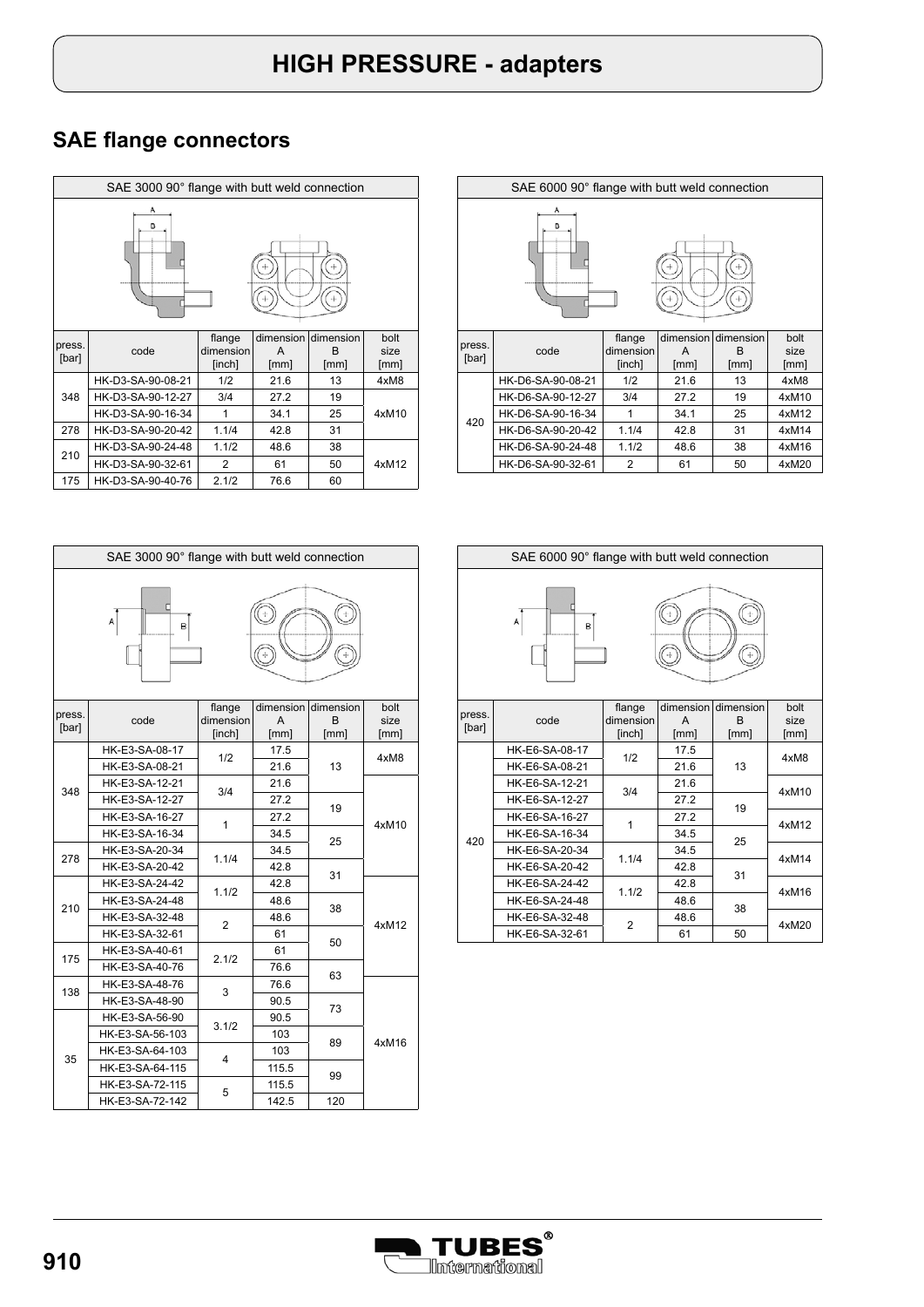| SAE 3000 counterflange / BSP female thread |                |                               |                          |                             |  |  |
|--------------------------------------------|----------------|-------------------------------|--------------------------|-----------------------------|--|--|
|                                            |                |                               |                          |                             |  |  |
| press.<br>[bar]                            | code           | flange<br>dimension<br>[inch] | thread<br>size<br>[inch] | bolt hole<br>thread<br>[mm] |  |  |
|                                            | HK-D3-BX-08-06 | 1/2                           | 3/8                      | M <sub>8</sub>              |  |  |
| 348                                        | HK-D3-BX-08-08 |                               | 1/2                      |                             |  |  |
|                                            | HK-D3-BX-12-12 | 3/4                           | 3/4                      |                             |  |  |
|                                            | HK-D3-BX-16-16 | 1                             | 1                        | M10                         |  |  |
| 278                                        | HK-D3-BX-20-20 | 1.1/4                         | 1.1/4                    |                             |  |  |
| 210                                        | HK-D3-BX-24-24 | 1.1/2                         | 1.1/2                    |                             |  |  |
|                                            | HK-D3-BX-32-32 | $\mathfrak{p}$                | $\mathfrak{p}$           | M12                         |  |  |
| 175                                        | HK-D3-BX-40-40 | 2.1/2                         | 2.1/2                    |                             |  |  |
| 138                                        | HK-D3-BX-48-48 | 3                             | 3                        |                             |  |  |
|                                            | HK-D3-BX-56-56 | 3.1/2                         | 3.1/2                    | M16                         |  |  |
| 35                                         | HK-D3-BX-64-64 | 4                             | 4                        |                             |  |  |
|                                            | HK-D3-BX-80-80 | 5                             | 5                        |                             |  |  |





| press. |                     | flange    |       | dimension dimension | bolt hole       |
|--------|---------------------|-----------|-------|---------------------|-----------------|
| [bar]  | code                | dimension | A     | B                   | thread          |
|        |                     | [inch]    | [mm]  | [mm]                | [mm]            |
|        | HK-D3-SAX-06        | 3/8       | 17.5  | 13                  | M <sub>8</sub>  |
| 348    | HK-D3-SAX-08        | 1/2       | 21.6  | 13                  |                 |
|        | <b>HK-D3-SAX-12</b> | 3/4       | 27.2  | 19                  |                 |
|        | HK-D3-SAX-16        | 1         | 34.1  | 25                  | M <sub>10</sub> |
| 278    | HK-D3-SAX-20        | 1.1/4     | 42.8  | 31                  |                 |
| 210    | <b>HK-D3-SAX-24</b> | 1.1/2     | 48.6  | 38                  |                 |
|        | HK-D3-SAX-32        | 2         | 61    | 50                  | M <sub>12</sub> |
| 175    | HK-D3-SAX-40        | 2.1/2     | 76.6  | 63                  |                 |
| 138    | HK-D3-SAX-48        | 3         | 90.5  | 73                  |                 |
|        | HK-D3-SAX-56        | 3.1/2     | 103   | 89                  | M16             |
| 35     | HK-D3-SAX-64        | 4         | 115.3 | 99                  |                 |
|        | HK-D3-SAX-80        | 5         | 142   | 120                 |                 |



| press. |                     | <b>Tiange</b> | dimension i | dimension | polt noie      |
|--------|---------------------|---------------|-------------|-----------|----------------|
|        | code                | dimension     | A           | В         | thread         |
| [bar]  |                     | [inch]        | [mm]        | [mm]      | [mm]           |
|        | HK-D6-SAX-06        | 3/8           | 17.5        | 13        | M <sub>8</sub> |
|        | HK-D6-SAX-08        | 1/2           | 21.6        | 13        |                |
|        | <b>HK-D6-SAX-12</b> | 3/4           | 27.2        | 19        | M10            |
|        | HK-D6-SAX-16        |               | 34.1        | 25        | M12            |
| 420    | <b>HK-D6-SAX-20</b> | 1.1/4         | 42.8        | 31        | M14            |
|        | <b>HK-D6-SAX-24</b> | 1.1/2         | 48.6        | 38        | M16            |
|        | <b>HK-D6-SAX-32</b> | 2             | 61          | 50        | M20            |
|        | <b>HK-D6-SAX-40</b> | 2.1/2         | 76.6        | 63        | M24            |
|        | HK-D6-SAX-48        | 3             | 90.5        | 73        | M30            |

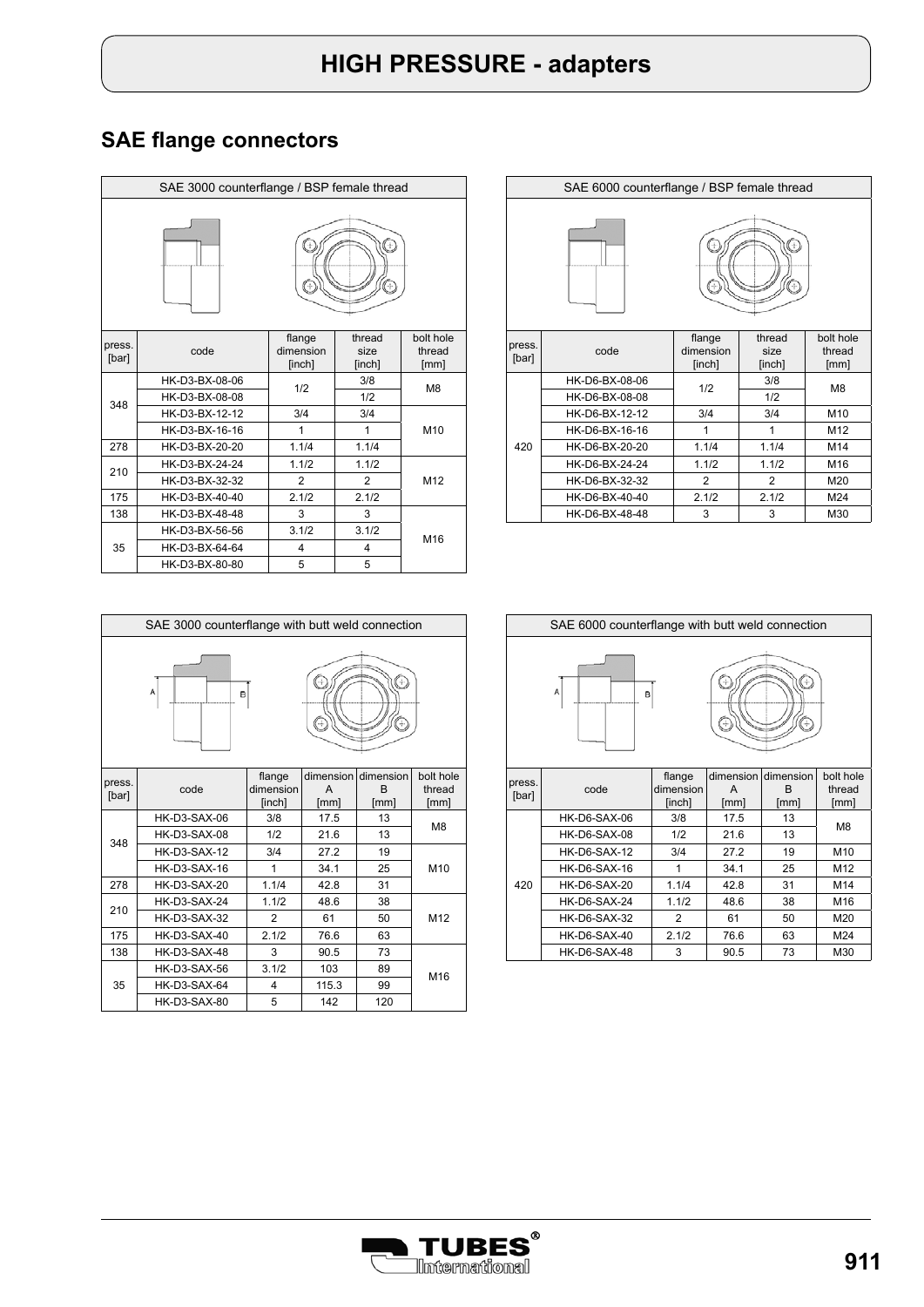| SAE 3000 counterflange with butt weld connection |                     |                               |                        |                                   |                             |  |
|--------------------------------------------------|---------------------|-------------------------------|------------------------|-----------------------------------|-----------------------------|--|
| Ó<br>0<br>A<br>B<br>C<br>9                       |                     |                               |                        |                                   |                             |  |
| press.<br>[bar]                                  | code                | flange<br>dimension<br>[inch] | dimension<br>A<br>[mm] | dimension<br><sub>R</sub><br>[mm] | bolt hole<br>thread<br>[mm] |  |
|                                                  | HK-D3-SBX-06        | 3/8                           | 17.5                   | 10                                | M <sub>8</sub>              |  |
| 348                                              | HK-D3-SBX-08        | 1/2                           | 21.6                   | 13                                |                             |  |
|                                                  | <b>HK-D3-SBX-12</b> | 3/4                           | 27.2                   | 19                                |                             |  |
|                                                  | <b>HK-D3-SBX-16</b> | 1                             | 34.1                   | 25                                | M10                         |  |
| 278                                              | <b>HK-D3-SBX-20</b> | 1.1/4                         | 42.8                   | 31                                |                             |  |
| 210                                              | <b>HK-D3-SBX-24</b> | 1.1/2                         | 48.6                   | 38                                |                             |  |
|                                                  | <b>HK-D3-SBX-32</b> | $\overline{2}$                | 61                     | 50                                | M12                         |  |
| 175                                              | HK-D3-SBX-40        | 2.1/2                         | 76.6                   | 63                                |                             |  |
| 138                                              | <b>HK-D3-SBX-48</b> | 3                             | 90.5                   | 73                                |                             |  |
|                                                  | HK-D3-SBX-56        | 3.1/2                         | 103                    | 89                                | M16                         |  |
| 35                                               | HK-D3-SBX-64        | $\overline{4}$                | 115                    | 99                                |                             |  |
|                                                  | HK-D3-SBX-80        | 5                             | 142                    | 120                               |                             |  |

| SAE 6000 counterflange with butt weld connection |                     |                               |                        |                        |                             |
|--------------------------------------------------|---------------------|-------------------------------|------------------------|------------------------|-----------------------------|
| O<br>C<br>A<br>B<br>C<br>Θ                       |                     |                               |                        |                        |                             |
| press.<br>[bar]                                  | code                | flange<br>dimension<br>[inch] | dimension<br>A<br>[mm] | dimension<br>B<br>[mm] | bolt hole<br>thread<br>[mm] |
|                                                  | HK-D6-SBX-06        | 3/8                           | 17.5                   | 10                     |                             |
|                                                  | HK-D6-SBX-08        | 1/2                           | 21.6                   | 13                     | M <sub>8</sub>              |
|                                                  | <b>HK-D6-SBX-12</b> | 3/4                           | 27.2                   | 18                     | M10                         |
|                                                  |                     |                               |                        |                        |                             |
|                                                  | <b>HK-D6-SBX-16</b> | 1                             | 34.1                   | 22                     | M12                         |
| 420                                              | <b>HK-D6-SBX-20</b> | 1.1/4                         | 42.8                   | 28                     | M14                         |
|                                                  | HK-D6-SBX-24        | 1.1/2                         | 48.6                   | 32                     | M16                         |
|                                                  | <b>HK-D6-SBX-32</b> | $\overline{2}$                | 61                     | 41                     | M20                         |
|                                                  | HK-D6-SBX-40        | 2.1/2                         | 76.6                   | 50                     | M24                         |

| SAE 3000 blanking flange |                 |                               |                             |                      |
|--------------------------|-----------------|-------------------------------|-----------------------------|----------------------|
|                          |                 |                               |                             |                      |
| press.<br>[bar]          | code            | flange<br>dimension<br>[inch] | cut-out<br>diameter<br>[mm] | bolt<br>size<br>[mm] |
|                          | <b>HK-E3-08</b> | 1/2                           | 13                          | 4xM8                 |
| 348                      | <b>HK-E3-12</b> | 3/4                           | 16                          |                      |
|                          | <b>HK-E3-16</b> | 1                             | 25                          | 4xM10                |
| 278                      | HK-E3-20        | 1.1/4                         | 25                          |                      |
| 210                      | <b>HK-E3-24</b> | 1.1/2                         | 34                          |                      |
|                          | <b>HK-E3-32</b> | $\overline{2}$                | 43                          | 4xM12                |
| 175                      | <b>HK-E3-40</b> | 2.1/2                         | 61                          |                      |
| 138                      | <b>HK-E3-48</b> | 3                             | 60                          |                      |
|                          | <b>HK-E3-56</b> | 3.1/2                         | 73                          | 4xM16                |
| 35                       | <b>HK-E3-64</b> | 4                             | 87                          |                      |
|                          | HK-E3-80        | 5                             | 127                         |                      |

| SAE 6000 blanking flange |                 |                               |                             |                      |  |
|--------------------------|-----------------|-------------------------------|-----------------------------|----------------------|--|
|                          |                 |                               |                             |                      |  |
| press.<br>[bar]          | code            | flange<br>dimension<br>[inch] | cut-out<br>diameter<br>[mm] | bolt<br>size<br>[mm] |  |
|                          | <b>HK-E6-06</b> | 3/8                           | 13                          | 4xM8                 |  |
|                          | <b>HK-E6-12</b> | 3/4                           | 20                          | 4xM10                |  |
|                          | <b>HK-E6-16</b> | 1                             | 25                          | 4xM12                |  |
|                          | <b>HK-E6-20</b> | 1.1/4                         | 25                          | 4xM14                |  |
| 420                      | <b>HK-E6-24</b> | 1.1/2                         | 34                          | 4xM16                |  |
|                          | <b>HK-E6-32</b> | $\overline{2}$                | 46                          | 4xM20                |  |
|                          | <b>HK-E6-40</b> | 2.1/2                         | 56                          | 4xM24                |  |
|                          | <b>HK-E6-48</b> | 3                             | 71                          | 4xM30                |  |

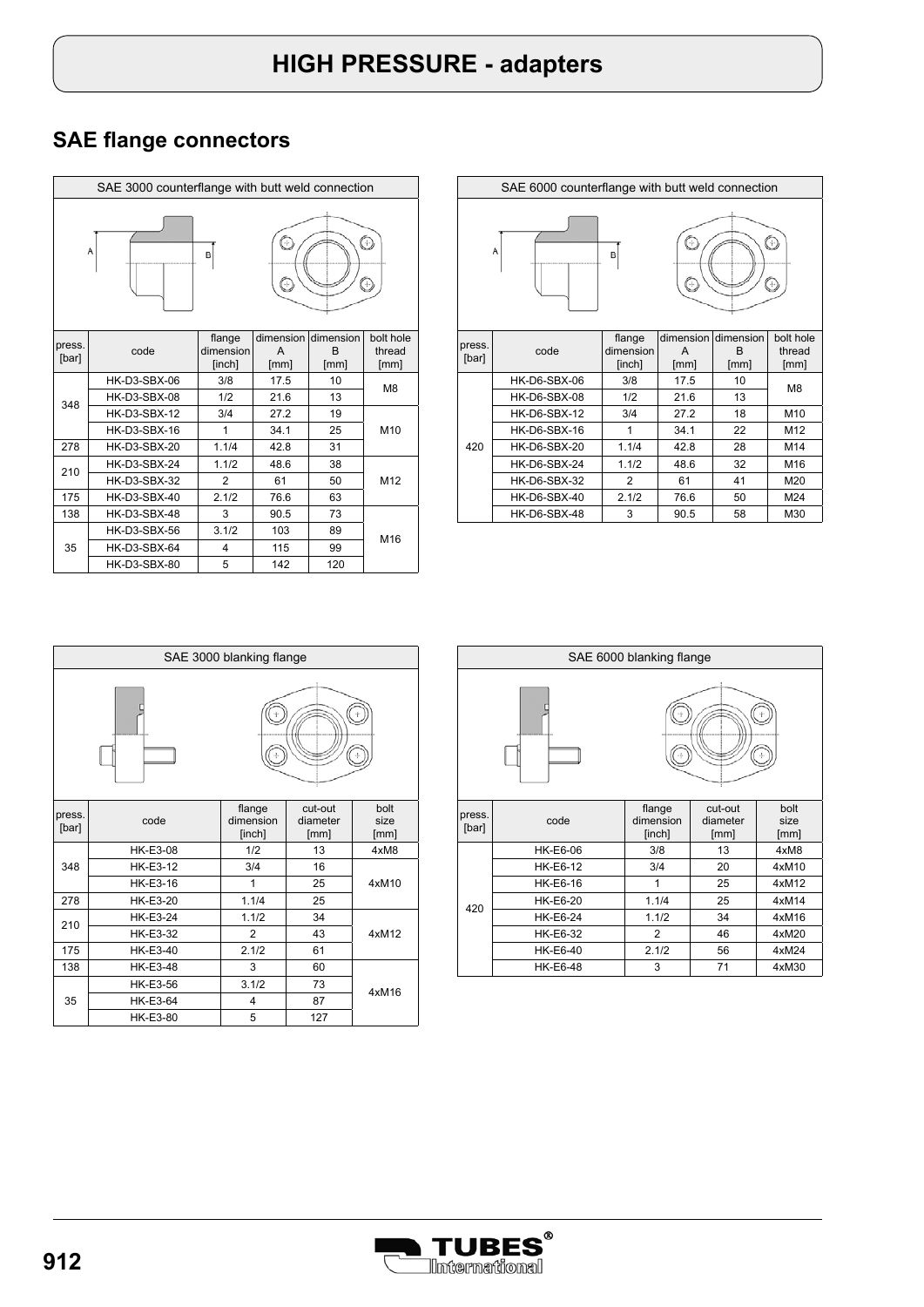| SAE 3000 cover plate |                               |                        |                              |
|----------------------|-------------------------------|------------------------|------------------------------|
| G                    | C                             |                        |                              |
| code                 | flange<br>dimension<br>[inch] | thickness<br>G<br>[mm] | bolt hole<br>diam. C<br>[mm] |
| <b>HK-G3-08</b>      | 1/2                           |                        | 9                            |
| <b>HK-G3-12</b>      | 3/4                           |                        | 11                           |
| <b>HK-G3-16</b>      | 1                             | 3                      |                              |
| <b>HK-G3-20</b>      | 1.1/4                         |                        | 11.5                         |
| <b>HK-G3-24</b>      | 1.1/2                         |                        |                              |
| <b>HK-G3-32</b>      | $\overline{2}$                |                        | 13.5                         |
| <b>HK-G3-40</b>      | 2.1/2                         |                        |                              |
| <b>HK-G3-48</b>      | 3                             |                        |                              |
| <b>HK-G3-56</b>      | 3.1/2                         | 4                      | 17                           |
| <b>HK-G3-64</b>      | 4                             |                        |                              |
| <b>HK-G3-80</b>      | 5                             |                        |                              |

| SAE 6000 cover plate |                               |                        |                              |  |
|----------------------|-------------------------------|------------------------|------------------------------|--|
| G                    | C                             | ÷                      |                              |  |
| code                 | flange<br>dimension<br>[inch] | thickness<br>G<br>[mm] | bolt hole<br>diam. C<br>[mm] |  |
| <b>HK-G6-08</b>      | 1/2                           |                        | 9                            |  |
| <b>HK-G6-12</b>      | 3/4                           |                        | 11                           |  |
| <b>HK-G6-16</b>      | 1                             |                        | 13                           |  |
| <b>HK-G6-20</b>      | 1.1/4                         |                        | 15                           |  |
| <b>HK-G6-24</b>      | 1.1/2                         | 4                      | 17                           |  |
| <b>HK-G6-32</b>      | $\overline{c}$                |                        | 21                           |  |
| <b>HK-G6-40</b>      | 2.1/2                         |                        | 25                           |  |
| <b>HK-G6-48</b>      | 3                             |                        | 32                           |  |

| SAE 3000 flange connector plate |                               |                            |                        |                              |  |
|---------------------------------|-------------------------------|----------------------------|------------------------|------------------------------|--|
| D<br>LC.<br>G                   |                               |                            |                        |                              |  |
| code                            | flange<br>dimension<br>[inch] | opening<br>diam. D<br>[mm] | thickness<br>G<br>[mm] | bolt hole<br>diam. C<br>[mm] |  |
| HK-H3-08                        | 1/2                           | 13                         |                        | 9                            |  |
| HK-H3-12                        | 3/4                           | 19                         |                        | 11                           |  |
| HK-H3-16                        | 1                             | 25                         |                        |                              |  |
| HK-H3-20                        | 1.1/4                         | 32                         | 3                      | 11.5                         |  |
| HK-H3-24                        | 1.1/2                         | 38                         |                        |                              |  |
| HK-H3-32                        | $\overline{2}$                | 51                         |                        | 13.5                         |  |
| HK-H3-40                        | 2.1/2                         | 63                         |                        |                              |  |
| HK-H3-48                        | 3                             | 73                         |                        |                              |  |
| HK-H3-56                        | 3.1/2                         | 89                         | 4                      | 17                           |  |
| HK-H3-64                        | 4                             | 99                         |                        |                              |  |
| HK-H3-80                        | 5                             | 120                        |                        |                              |  |

| SAE 6000 flange connector plate |                               |                            |                        |                              |
|---------------------------------|-------------------------------|----------------------------|------------------------|------------------------------|
|                                 | D<br>G                        | $\circ$                    | ÷<br>÷                 |                              |
| code                            | flange<br>dimension<br>[inch] | opening<br>diam. D<br>[mm] | thickness<br>G<br>[mm] | bolt hole<br>diam. C<br>[mm] |
| <b>HK-H6-08</b>                 | 1/2                           | 13                         |                        | 9                            |
| HK-H6-12                        | 3/4                           | 17                         |                        | 11                           |
| HK-H6-16                        | 1                             | 24                         |                        | 13                           |
| <b>HK-H6-20</b>                 | 1.1/4                         | 31                         | 4                      | 15                           |
| <b>HK-H6-24</b>                 | 1.1/2                         | 38                         |                        | 17                           |
| HK-H6-32                        | $\overline{2}$                | 51                         |                        | 21                           |
| HK-H6-40                        | 2.1/2                         | 63                         |                        | 25                           |
| <b>HK-H6-48</b>                 | 3                             | 73                         |                        | 32                           |